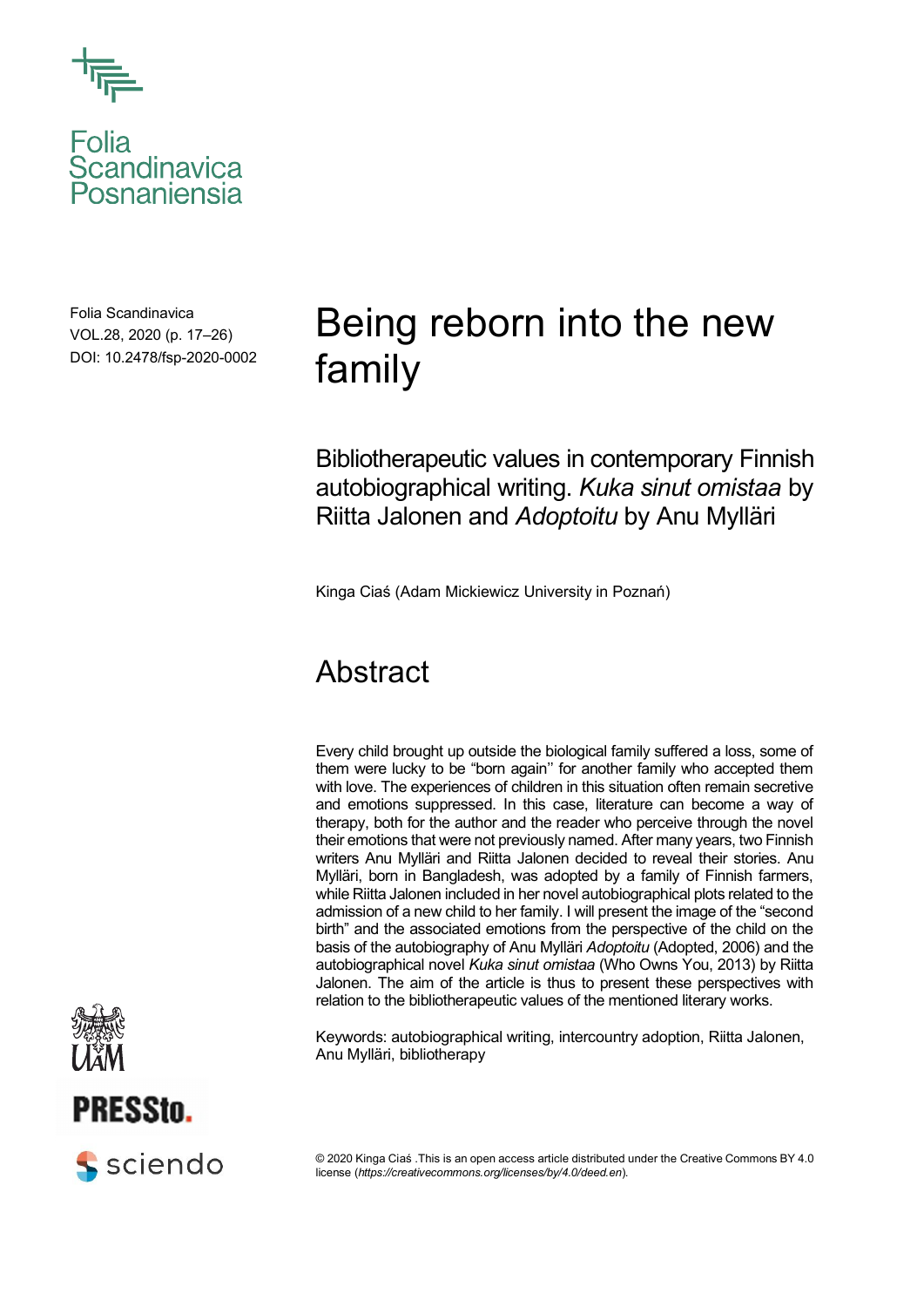### **1. INTRODUCTION AND APPROACH TO THE STUDY**

For BEING REBORN FOR THE NEW FAMILY in this paper I will understand the process of foreign adoption and foster care. The difference between those two types of custody are mostly connected with the law, less with the emotions of the child, thus in this paper I will refer to them both as NEW FAMILY*.* It appears to be an extremely tender issue, since every child who is placed either in adoptive family or a foster care has experienced the loss of biological family and has to start a completely new life, no matter if they are prepared for that change or not (see Ulasińska et al. 2008:161). Often these kinds of experiences result in various types of traumas, which are difficult to deal with. Literature comes as one of the ways of therapy, as so called BIBLIOTHERAPY. Since the foreign adoption is a relatively important phenomenon in Finland, the question of how to talk about these issues appears to be crucial. In this paper I will show how being reborn into the new family looks like from the perspective of the child on the basis of two contemporary Finnish books with autobiographical plots.

The considerations in this article will be divided into following topics: at the beginning I will present the authors with particular emphasis on their own experiences of intercultural adoption or fostering and the applications of them in the analyzed autobiography and the autobiographical novel. Subsequently I will give a short insight into the real situation of children living apart from their biological families in Finland to provide broader context, which will be followed by the actual analysis of the representations of being reborn into the new families in the analyzed books. These considerations will be concluded with introducing how contemporary intimate writing can function as a tool for therapy in terms of adoption and foster care system.

## **2. AUTHORS WITH DIFFICULT CHILDHOOD EXPERIENCES 2.1 INTERCOUNTRY ADOPTION EXPERIENCE COMPILED IN AN AUTOBIOGRAPHY**

Anu Mylläri was one of the first children participating in Finnish Interpedia Intercountry Adoption program. She was born in Bangladesh and at the age of two and a half was adopted by the family of Finnish farmers. During her time in Finland she experienced many acts of intolerance and humiliation, described with clear and strong words in her autobiography. At the year of publishing her debut book, 2006, she was invited by Tarja Halonen – the president of Finland of that time – to the Independence Day Reception, which is a great honor for people who distinguished themselves among others in cultural life. This shows how influential and significant her book became, her voice was important in the discussion of Finnish identity and the problem of immigrants.

According to Lejeune (1975) in order to create an autobiography, the author enters into a pact or contract with the readers, promising to give a detailed account of his or her life. The pact requires also the identity of the author, the narrator and the main character (Lejeune 1975:32). This pact can be applied here: Mylläri is the author, the narrator and the protagonist. She did write her book to give a detailed account of her life, especially the events connected with intercountry adoption and its consequences*.* She tries to present the events as exactly as possible – by citing original documents, even by sharing her personal photographs with the reader. She is not a professional writer, nonetheless she managed to describe the inexpressible pain of the rejected child and her book was an important contribution in the discussion on intercountry adoption and tolerance in Finland.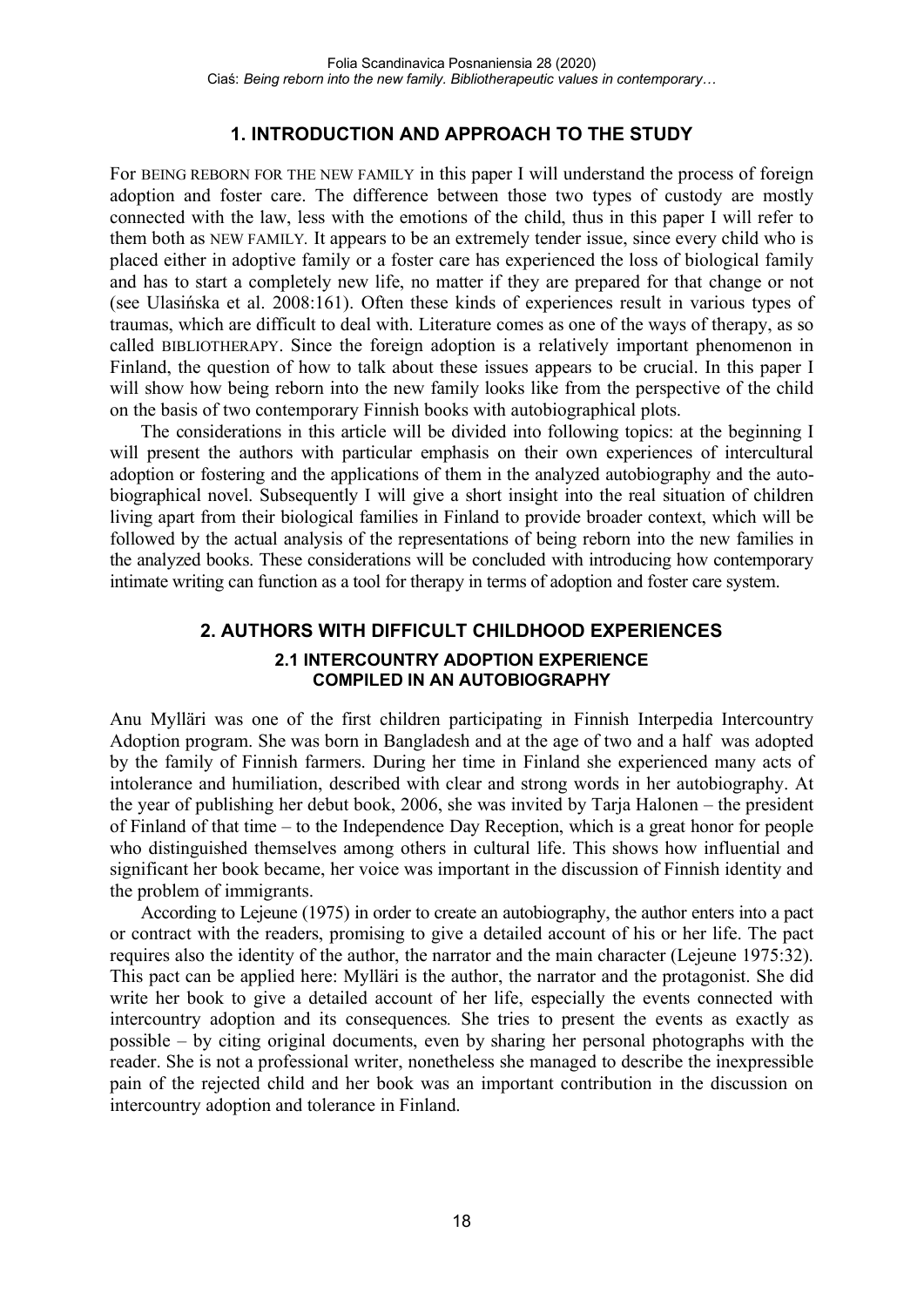#### **2.2 THE LOSS OF A LITTLE BROTHER AS CONTRIBUTION TO THE AUTOBIOGRAPHICAL NOVEL**

Riitta Jalonen, unlike Mylläri, is a well-known and acclaimed Finnish writer who has a wide range of target readers. She writes children's and youth literature as well as prose for adults. Some of her books were translated into many languages, among others into Polish, Chinese and German. Her children's books are not infantile readings but all of them deal with the most serious problems of the child. Her trilogy about girls<sup>1</sup> shows the process of grieving after the death of the close one. This trilogy was a base for Kokko's (2012) dissertation *The grieving mind in words and images*. The study deals with the theme of death and representations of a bereaved child's grief, longing, and recovery in narrative fiction of Jalonen and pictures by Louhi.

In her novel *Kuka sinut omistaa* she combines her skills of writing for the wide variety of readers because the book is written for adults but it shows the world from the perspective of the child. The title seems to be a question but the writer deliberately did not put a question mark at the end. What is the reason? The author does not seek for the answer, instead, she wants to pay the reader's attention that it is an issue with no clear solution. Does the child belong to the biological mother, who gave the gift of life? Or maybe it belongs to the foster parents, who opened their home and gave the gift of love? Should only the judge decide? Or is there anyone who has the right to *own* a child at all?

The main character and the narrator is a young Finnish girl called Heidi, but the reader can find traits of Jalonen's childhood experience in the story. As Jalonen herself admitted, she used the story of her own family in the novel. When she was a little girl, her parents took into a foster family a 2-year-old boy, who eventually had to come back to his biological mother. For many years she kept the trauma after the loss of her little brother, the book was for her an opening of an old mystery and the wounds of the childhood. She wrote her memories after many years as well, but her distance is about 30 years longer than the distance of Mylläri, which might be one of the reasons why her narration is more distant from reality.

Jalonen maintained some authenticity of events, but presenting them exactly how it happened, was not her goal. In this case the author did not enter into autobiographical pact – Jalonen changed the name of the protagonist. In this way we could deal with "novelistic pact", using category by Lejeune (1975) or "the fringes of autobiography" in the words of Lis (2006). Unambiguous classification of this literary work into a specific genre is not obvious, however. On one hand, the lack of clear identity in terms of the name between the author and the narrator would suggest that it is autobiographical novel, on the other hand Jalonen underlined in interviews that the story of Heidi is *her* story. We can wonder why she decided to hide her identity in the book but reveal it publicly in interviews. Maybe it helps to reduce the pain while seeing the story as another person or it can trigger the imagination to combine the reality with fiction. The author was trying to bring back her memories, share some impressions, feelings and dress up the inexpressible in words. In terms of the language it is closer to autofiction; the narration is on one hand quite simple – it is a child's language – on the other hand it is deep enough to convey the hidden emotions. The language of the novel is at times poetic, even surrealistic, there is a lot to read between the lines. Using the metaphor of Doubrovsky: the writer entered into "the adventure of language"*.* The chronology is distorted, when narrator comes back to the moment of the little brother arrival to her home. The disorder of chronology is regarded as another literary device for autofiction in terms of form, it creates the subjective order of the autobiographer (Lis 2006:9).

<sup>1</sup> *Elisabet, nalle ja pikkuveli jota ei ole* (Elizabeth, Teddy and the Little Brother that Is no Longer, 1992) *Tyttö ja naakkapuu* (The Girl and the Jackdaw Tree, 2004)*,* an *Revontulilumi* (Northern Lights on Snow, 2005).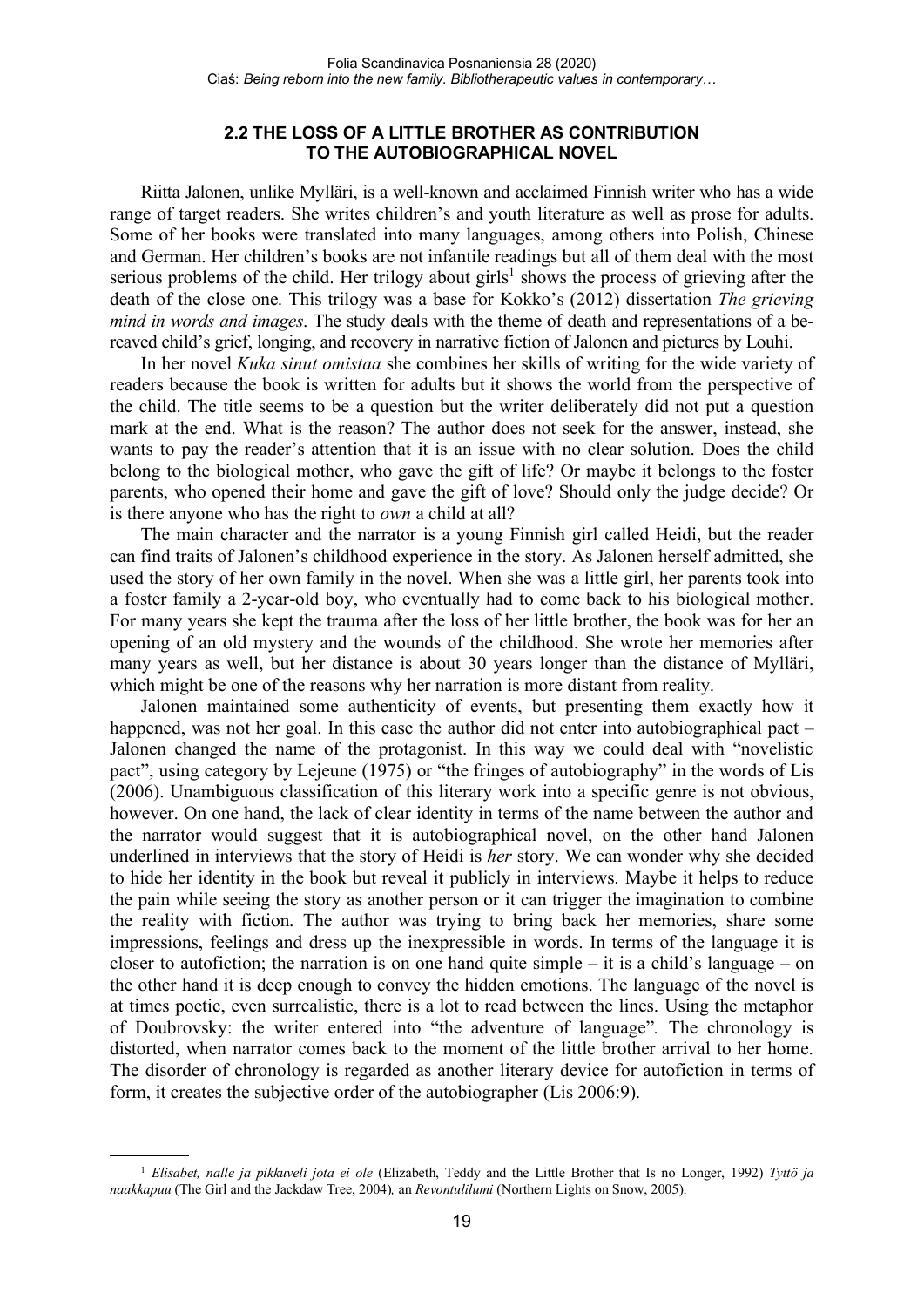Some literature researchers state that the distinction of autobiographical and autofictional writing is disputable, or that autofiction is a sub-genre of autobiography. Turczyn (2007) states that autofiction is the location of the autobiographical "me" as a language being that takes place beyond the real time and space. By creating himself as a protagonist, the author enters not into the world of literature but into the "world of desires" (Turczyn 2007:209).

Epitexts clearly enrich the understanding of the plot line in terms of autobiographical or autofictional interpretation, the text alone does not reveal it, however. In this paper, as we deal with therapeutic values of the books, the literary work of Jalonen will be referred to as an autobiographical or semi-fictional novel.

#### **3. SITUATION OF FOSTER FAMILIES AND FOREIGN ADOPTION IN FINLAND**

The tragedy of the family who loses foster child after years is not an unusual situation. The law about foster families in Finland, as well as in other European countries, states clearly that the return of the child into the biological family is the objective and foster family has to enable the contact with biological parents. In its essence the foster family might be temporary. The foster parents preparing for the new role during special compulsory courses are advised not to get too attached. It seems contradictory: on one hand they want to provide a stable home and loving family, on the other hand they are supposed to keep the distance. Nowadays Finnish law confirms, however, that if the custody was long, the child's opinion should be taken into account, the biological family reunification should not be placed over the child's interest (*Termination of Foster Care*). At this point the title question – who owns you – appears to be still unanswered. Are always the blood ties stronger than attachment and love towards the new family? In this context the Jalonen title question is a hot issue.

Nowadays in Finland there is about 18,5 thousand children placed outside the biological family, out of which about 7,7 thousand stays in foster families, and just slightly less (7,2 thousand) in institutional care for children (*Child Welfare 2018*). The family care is obviously a better option than the institutional care but the attachment is inherent. As it comes out from the presented data there is not enough foster families. The other worrying fact is that the number of children placed outside the biological family have almost doubled since 1995. Other controversial problem is that in Finland it is relatively easy to lose the biological child, if the Child Welfare Agency decides so. It is an often discussed issue in Finnish press and politics. The reasons of taking the child into custody are questioned by the parents and the rest of society. The child can be taken away without asking about its opinion until it turns 12 years old (*Child Welfare Law*, 2007:9 § 43).

The situation of foreign adoption is not an easier issue either. The main difference is that the new family is not temporary and that the child does not have the contact with biological family. Mylläri presented many of the problems that occur when a child from abroad is being raised up in Finland. The biggest obstacles are for the children whose outside appearance shows that they are of foreign origin. Among others she drew the readers' attention to such problems as:

- expectations of adoption parents, their immaturity
- lack of professional help and supporting groups, especially when one of the adoption parents dies (as it happened in Myllari's case)
- feelings of rejection
- facing the racism from the Finnish society.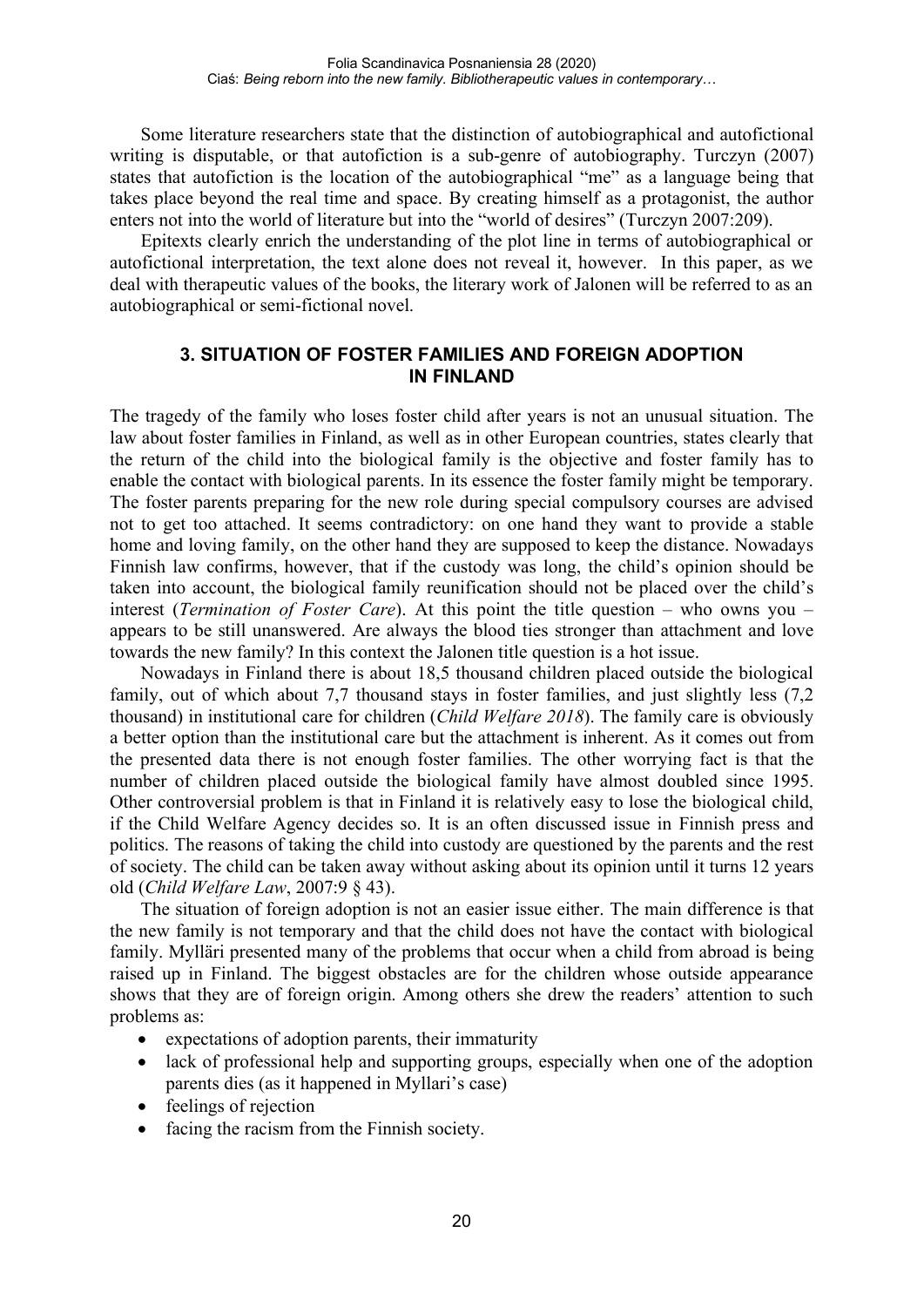The problems that she had shed light on, might affect many other children. According to adoption statistics by Interpedia<sup>2</sup> (through which Mylläri was adopted) since 1985 over 2070 children of foreign origin have been adopted in this way (Interpedia Statistics). Most of them come from South Africa, India, Thailand and China. This means that those children can easily be recognized as of foreign origin and be confused with emigrants, as well asthe author of *Adoptoitu.*

On the presented chart it is visible that intercountry adoption for over a decade (14 years in a row: 1996-2009) was even more popular than adoption of Finnish children (OSF). One of the reasons is that usually Finnish children are put into foster families because their real parents are alive, but have their parental rights restricted temporarily – in this situation adoption is not possible. The number of foreign adoptions was increasing quite steadily until 2006 when significant decrease in the number of adoptions can be noticed. This correlates with the fact that the same year the new legislation about assisted reproduction treatments has been introduced (*Act on Assisted Fertility Treatment* of 2006). Since that time a single woman can become a mother with the use of artificial insemination, which brings a lot of controversy. It seems that the new reproduction methods have slightly limited the interest in intercountry adoption, on the other hand the number of domestic adoptions<sup>3</sup> has grown. Nonetheless children (and now adults) adopted through intercountry adoption still are a part of Finnish society and their rights need to be pondered upon.



Figure 1. *Adoptions by place of birth. Source: OSF*

## **4. "SECOND BIRTH" FROM TWO PERSPECTIVES 4.1 FROM BANGLADESH TO FINLAND. NEW IDENTITY**

Mylläri starts her narration by presenting the document from 1981:

The District Court has investigated this matter and since adopting Anu Orvokki Rohima is in the best interest of the child and it has been determined that the child will receive good care and upbringing (…) the District Court confirms the adoption relationship between the farmer Seppo Mikaeli Mylläri, housewife Aino Liisa Mylläri and the child Anu Orvokki Rohima Mylläri (Mylläri 2007:11). <sup>4</sup>

<sup>2</sup> Interpedia is one of the two non-profit organizations working in intercountry adoption in Finland.

<sup>3</sup> It is noticeable that since year 2009 *domestic adoptions* include children adopted by a partner in same-sex couples, where the child was a biological child of one of the partners.

<sup>4</sup> "Kihlakunnan oikeus on tutkinut tämän asian ja koska Anu lapseksi ottaminen on lapsen edun mukaista ja on selvitetty, että lapsi tulee saamaan hyvän hoidon ja kasvatuksen (...) kihlakunnanoikeus vahvistaa ottolapsisuhteen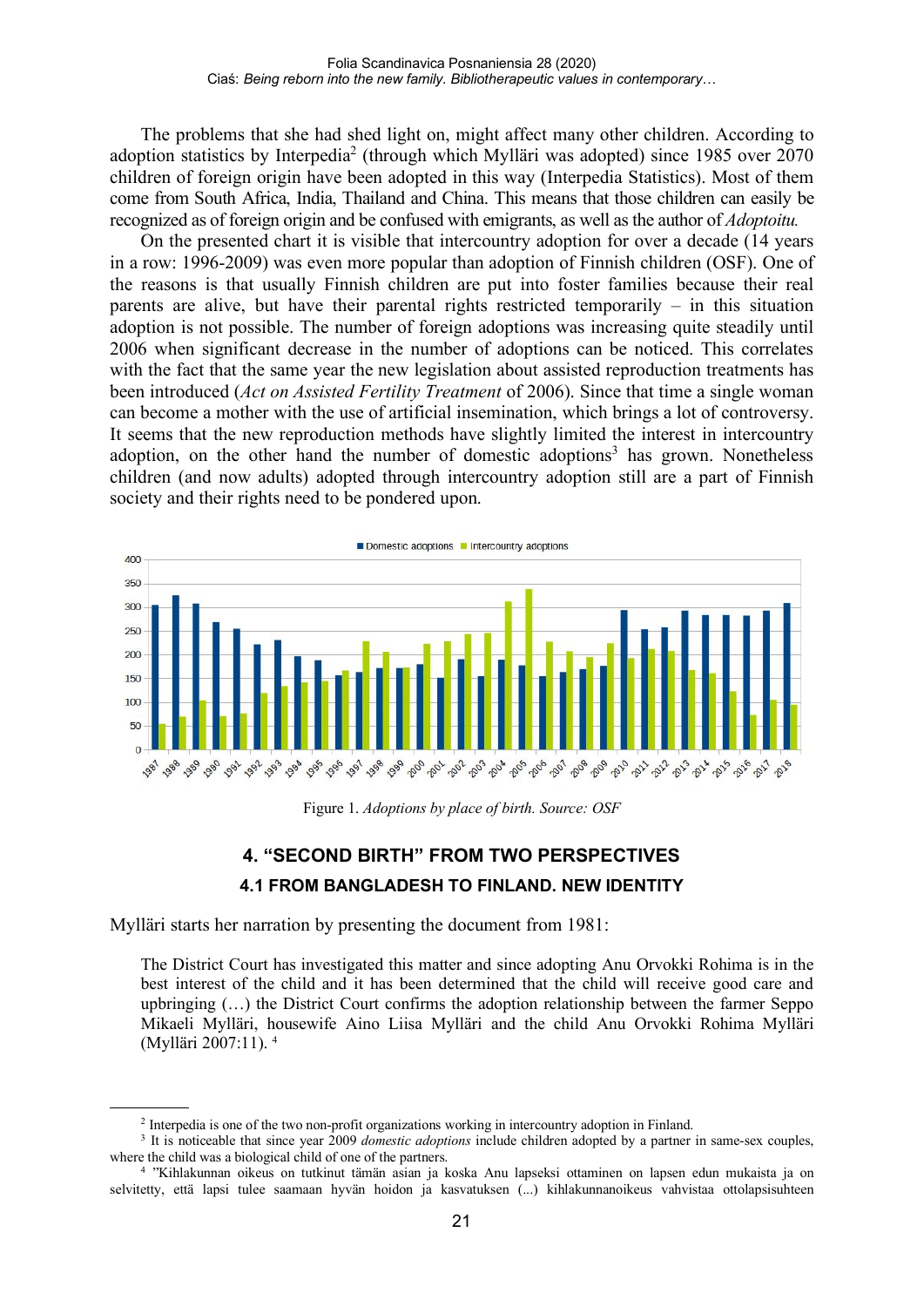These words had a causative power for the whole future life of the autobiographer. The adoption is confirmed and there is no way back both for the parents and for the child. It was just a couple of sentences but they constituted the completely new beginning for the little girl. After presenting the document, the author comes to the first photograph taken right after her arrival to Finland. The simple black and white photograph is so precious because it helped to keep the memories. Nobody could tell her about her biological birth so her *second birth* is the only one she can know about. Using this picture Mylläri tries to recreate her birth.

At the moment of taking the first photo of me, I was born into this country and my past was left somewhere outside. A little girl from Bangladesh became a Finnish citizen. A new future begins, but the past would be present every day of my life. My complexion, my brown eyes, and the culture of my birth, which I never came to know, would always accompany me  $(Mylllari 2007:13)^5$ 

This first moments of her new life seem to be happy and exciting, but from the perspective of time she knows that her external appearance, as the only thing of the past, would bring her many challenges and difficulties. Mylläri focuses on the recipients of her birth, she lists that she was born *for*: for Finland, born for the new home, and for the new mother. She comments that her new birth for the Finnish couple had its beginning in love and huge longing for a child, but on the other hand she feels as if she were a tool to fulfill the new mother's emptiness, it was not just for her own sake. The new baby changed the social status of the mother, she could finally feel herself a real woman. Her dreams of a child after unsuccessful trials and miscarriage have finally come true. "The desire was quenched, her womb ceased to be empty"*<sup>6</sup> –* Mylläri (2007:17) comments.

As the story goes on, the reader is familiarized with the problems that the child experiences from the outside world. The biggest difficulty and a source of frustrations was the identity problem. Anu received a new family and new citizenship, she was brought up the Finnish way, her mother tongue was Finnish with a slight northern dialect (she has quickly forgotten the Bengali language) – as a child, she felt a normal Finnish girl. The people around her, however, saw her dark complexion and the majority of them did not treat her the way she felt – as a Finnish person. It meant a tragedy for a child who lost its first identity and never got fully accepted with the new identity, by people with whom it felt bounded. In the book, the author depicted many of the situations when she was humiliated or rejected. However she was strong enough not to give up, she wanted to prove that she owns Finnish  $SISU<sup>7</sup>$  and that she is a real citizenship of Finland by joining the Finnish army. Mylläri was the first darkskinned woman in the history of the Finnish Army.

Anu's birth for the new country was just a beginning of an adventure and a chance. She has used her chance and despite the difficulties she tries to take the best out of her experience. As an adult she got involved in courses for adoption families and workshops for the children, she was fighting against racism and discrimination. Her book is also full of personal reflections on the topic of foreign adoption and ways of improving this system in order to help other children who will "get born for Finland", as she did. At the end of the book she beautifully depicted adoption as "just one of the ways to get born" (Mylläri 2007:214).

maanviljelijä Seppo Myllärin ja emäntä Aino Myllärin sekä lapsen Annu Myllärin välillä." (All the translations by the author of the article)

<sup>5</sup> "Ensimmäisen valokuvan ottohetkellä minä synnyin tähän maahan ja menneisyyteni jäi jonnekin ulkopuolelle. Bangladeshilaisesta pikkutytöstä tuli Suomen kansalainen. Uusi tulevaisuus alkaa, mutta menneisyys olisi läsnä elämäni jokaisena päivänä. Ihonvärini, ruskeat silmäni ja synnyinmaani kulttuuri, jota en koskaan tullut tuntemaan, kulkisivat aina mukanani.'

<sup>6</sup> "Kaipuu oli täytetty eikä syli ollut enää tyhjä."

<sup>7</sup> SISU is a Finnish concept which describes the national feature of character, often translated as *resilience* or *grit*.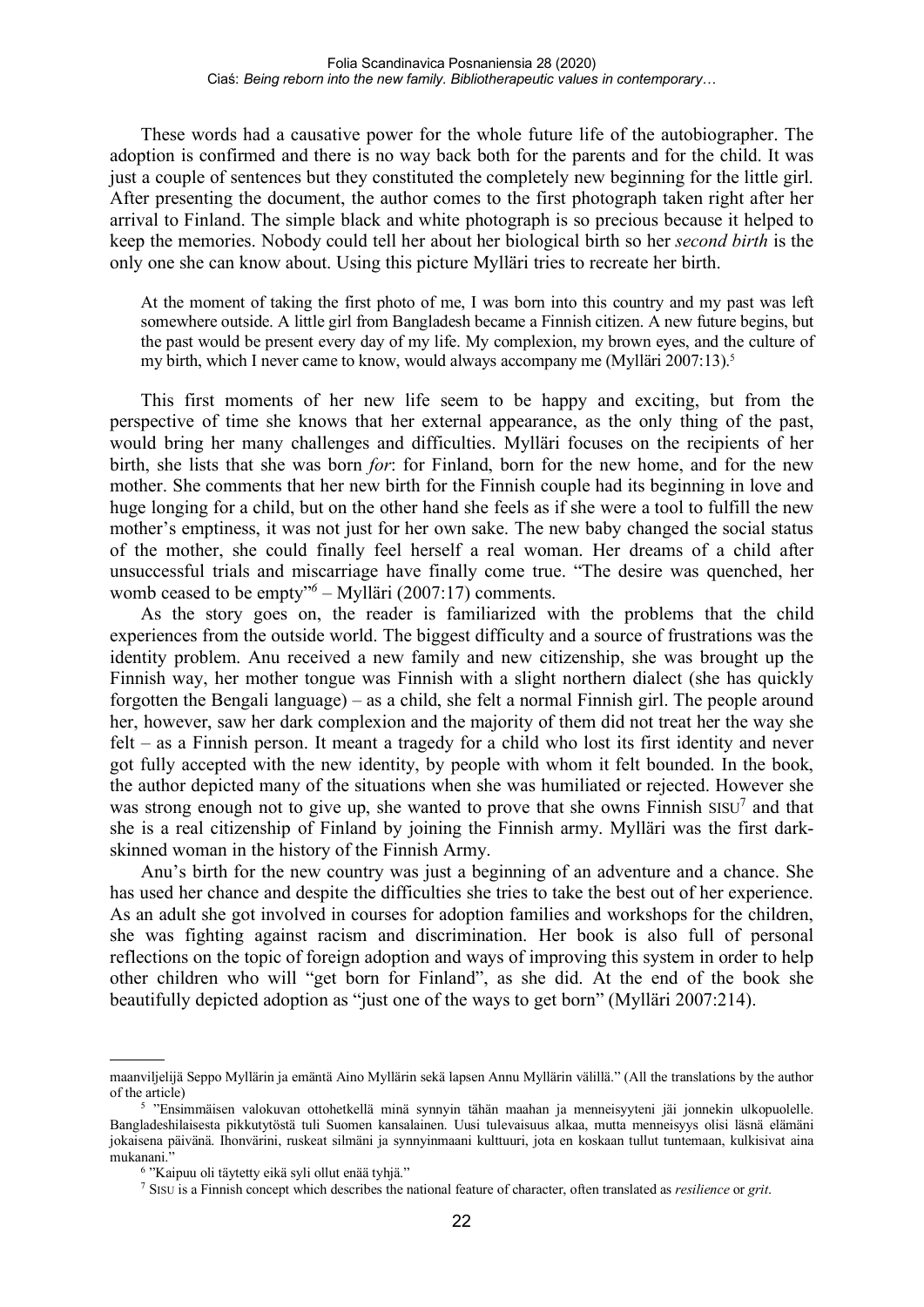#### **4.2 THE SECOND BIRTH FROM THE PERSPECTIVE OF A SISTER**

In this case, the second birth is not analyzed by the child itself but by a girl, whose parents accepted a little French boy, Jean, into the foster family. The narrator and the main character lets the reader inside the world of her mind. Her narration is not chronological, it is full of imagination and loose memories with strong emotional shade. She concentrates her narration on certain objects such as a fur coat and a photo with black frames, which become symbolic for her evoking strong feelings.

Heidi writes about getting Jean to their home in a similar way, as Mylläri did. She also calls it a "second birth": "Jean was born twice, first for Mami and for the second time for the mother" (Jalonen 2013:16)<sup>8</sup>. The focus is on the recipients of the birth: *born for*: for Mami, for mother, as well as in *Adoptoitu.* Mami is the biological mother of Jean, she visits him and his new family every now and then, always brining with her the atmosphere of fear into the house. Her inherent attribute, that Heidi draws attention to, is a winter fur coat, that she wears even in the summer time – she brings to mind Cruella de Vil from Dodie Smith's *101 Dalmatians*. According to the girl's narration, Mami does not fit there, she is an outsider in the house, she destroys the sense of security and stability both for her son and the rest of the family. When Heidi depicts the situation, in which Mami makes Jean repeat French words, in her story the boy becomes a puppet doll following the orders. As Eronen – in her master thesis about child's mind in Jalonen's works – points out, this metaphor of a doll with no own will expands into an imagination game in Heidi's mind (Eronen 2015:66).

Heidi speaks about the "second birth" of Jean, which means that something had changed also for her. She feels that she became a sister for real: she took care of the little brother, she loved him with all her heart. She was protecting him at school and teaching the new way of life in Finland. After years spent as a brother and sister, the biological mother takes the boy back for ever, against the boy's will. This situation is a complete disaster for Heidi, who is not able to understand it. If Jean *was born for* her family, it means that now he *died for* this family. Heidi experiences deep suffering and grief. The sisterhood has turned into an emptiness inside of her heart. Jalonen made her main character finish the story with dramatic words: "I will never ever tell about me and Jean. Nobody can get to know that he ever existed"<sup>9</sup> (Jalonen 2013:159). As it turns out, these words could be actually the ones of the author herself. Riitta Jalonen shared her experiences in an interview for the magazine of the Federation for Child Welfare in Finland. She explains that before writing her novel she deliberately did not check any reports nor documents about the foster family's situation, according to her it is equally valuable to show just how the child feels: "I wanted to write clearly what was going on inside me"*,* she sums up (Palokari 2013 – interview with Jalonen). Jalonen admitted that she had suppressed her emotions for many years and writing the novel was for her a kind of therapy, she faced the emotions from the past. After the book was released she decided that she is ready to find the lost little brother. Unfortunately it turned out that the brother had just died for a serious disease. Jalonen sent the novel to the widow after him. Despite an inconceivable disappointment, later, she realized that she had been close to him as she wrote about them two. She broke the little girl's resolution not to tell ever about them and she felt set free from her past.

<sup>8</sup> "Jean on syntynyt kaksi kertaa, ensimmäisen kerran Mamille ja toisen kerran äidille"

<sup>9</sup> "En aio kertoa Jeanista ja minusta koskaan. Kukaan ei saa tietää, että häntä oli olemassakaan"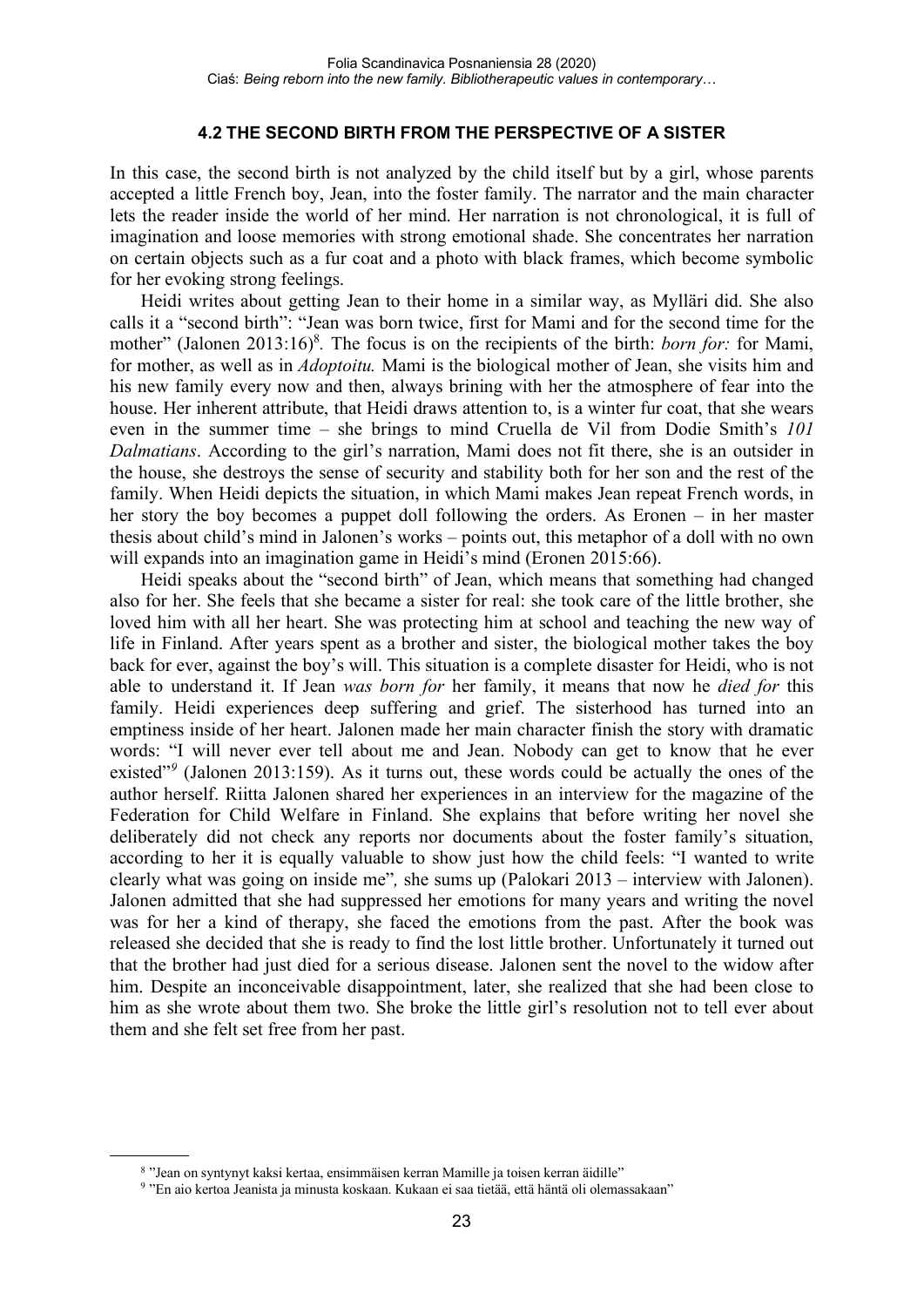## **5. BIBLIOTHERAPEUTIC VALUES OF THE ANALYZED BOOKS**

As it was shown in previous sections the adoption and foster care is a phenomenon affecting thousands of children in Finland – not only them but also adoptive parents and other relatives who suffer after the terminating of foster care.

According to Bowlby's THEORY OF ATTACHMENT<sup>10</sup> people have "propensity to make strong affectional bonds", thus the separation or loss of the mother (or other significant attachment figure) in the first months or years of a child's life causes emotional disorders in children (Bowlby & Bowlby 2010:151). Ulasińska et al. (2008) notice that behind every adoption process there is a trauma of losing the bond with the biological parents. They also claim that children taken into the new family often bear the bitterness of abandonment and hatred towards the biological parents which is passed onto the new family (Ulasińska et al. 2008:167). Another difficult situation is also the fact that the decision of taking the child into the family is often preceded by mourning over own dead or even *unconceived* child. The new parents have later their own expectations towards children which often remain unfulfilled – bearing new frustrations for the whole family.

Moreover, the attachment theory gives hope that during the first years of life of the child the negative emotions can be replaced by the positive ones, thus *second birth* for the new family creates a chance to build a new close attachment and to create a safe environment of healing. This requires, however, the maturity and understanding from the new parents.

Healing from traumas and emotional disorders is a long process, which can be assisted by various methods. BIBLIOTHERAPY is one of them, it involves the use of literature in the therapy process, especially in situations of experiencing stress, after traumatic events and in emotional disorders. Molicka (2011:10) shows that literature is an easier way to deal with specific emotions:

The world of the book appears as a place of peace, a place of meeting with each other, without overwhelming time pressure (...). At the same time, the meeting in the world of literature is different than in the real world, because it is primarily a meeting with your own thoughts and feelings. Too much is happening in real life, relationships with others are unclear, they have too many conditions, implications, and often strong emotions accompany them.

She claims that in the world of the book it is easier to understand others and find and interpret oneself. Joseph Gold (as cited in Molicka 2011:134) goes even further and he indicates literature as a therapy basis. The advantages of using literature listed by Gold can be applied to the narratives presented in this paper:

**Identification with the protagonist** leading to catharsis and reflection on what kind of person one wants to become.

**Possibility to try out a new role**, where the process of modeling occurs in a sense of security. Books bear the burdens of the readers and let them see the larger picture that they would not normally see because they offer another perspective.

**Developing the emotions**, the negative ones as well. Literature allows to recognize the feelings of the characters first, and then the own ones.

**Developing resistance to demanding life situations**, reading prepares for the future (Gold, as cited in Molicka 2011:134-135).

<sup>&</sup>lt;sup>10</sup> Attachment is a process by which a child creates a bond with the initial caregiver.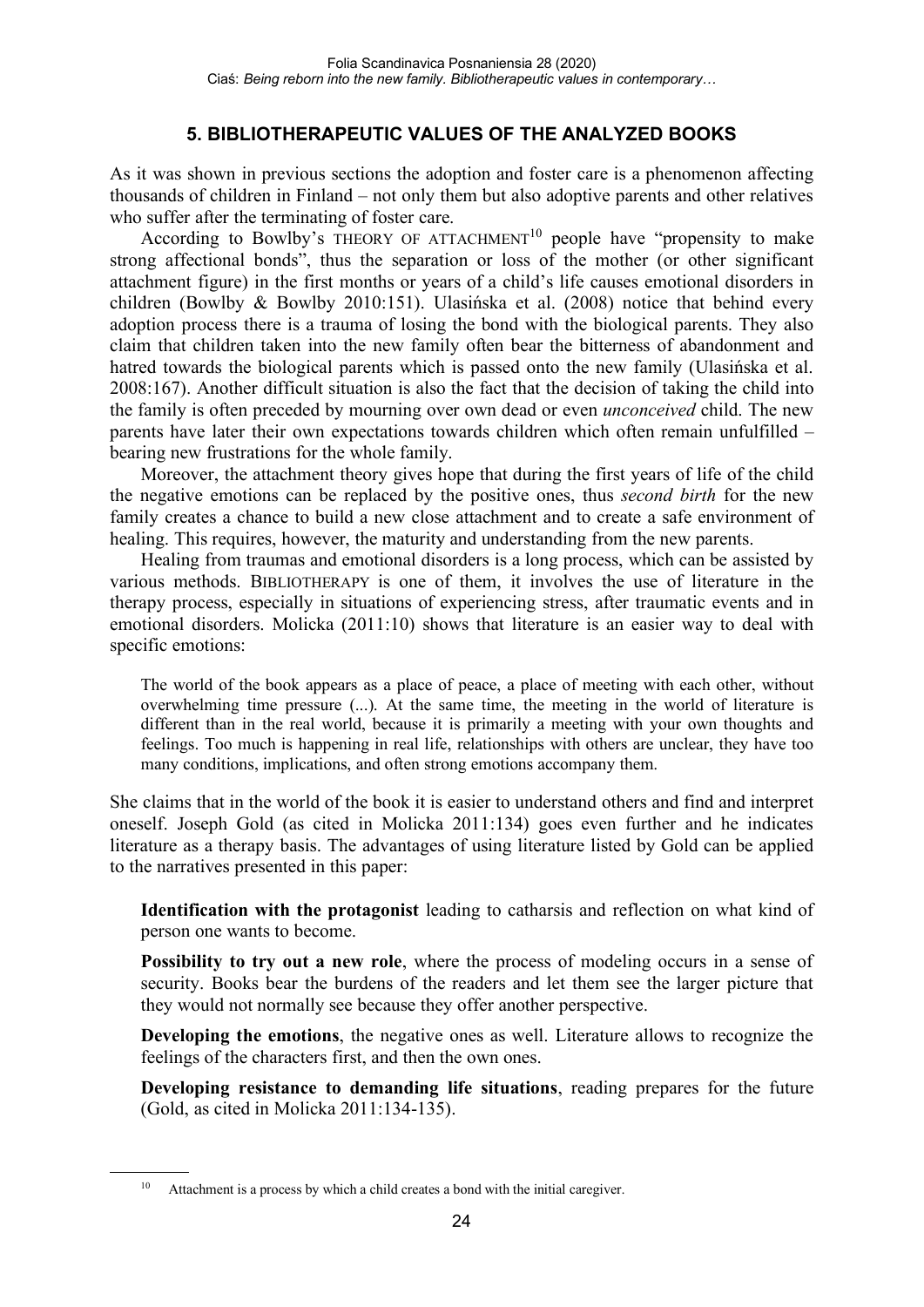In *Adoptoitu* the identification with the protagonist – a little dark-skinned girl raised up in the Finnish society might be an important step for other adopted children, whose color of the complexion reveals their background. They could see that the problems they face are not unique, that somebody else had to go through the same or similar hardships – such as problems with being accepted in a group of peers, being treated as an emigrant or even trouble with make-up due to lack of cosmetics for dark-skinned women in Finnish stores of that time. The identification with the main character is also possible for children in domestic adoption. Anu Mylläri showed general problems of adoption as well, she presented the expectations of new parents which she was unable to fulfill, difficult relationships with other family members and the death of adoption mother.

This novel is also an excellent tool for the couples considering adoption to try out the role of adoption parents. Before they start the process they can see how it looks like from the perspective of the child and they could rethink their motivation, or even discover the ulterior motives, that they were unconscious about. The events presented by Mylläri definitely prepare the adoption parents-to-be for demanding life situations, that are likely to occur while bringing up an adopted child. It is a chance to reflect on how they would react if they experience the anger and frustration of the child or if the child experiences the acts of intolerance among the groups of peers.

Nowadays new books about foster families or unusual family situation appear on the market, but usually their goal is to help the child itself or the new parents, hardly ever they are addressed to the foster siblings – they are left outside the focus. Jalonen's novel fills this gap. She puts the inner life of the new sister on the first plan. The girl did not make the decision about taking a child into the family, she was not being prepared on any courses, as parents are, nonetheless she had to bear all the consequences. This book gives a rare chance for siblings of foster children to identify with the protagonist and develop and name the emotions. Termination of foster care is not an unusual case, the biological family reunification is the desired final, but the feelings of the family who loved and took care of the child (sometimes for years) are left behind. The emotions that arise at that time are hard to deal with and reading Jalonen's novel can help to work through them. The reader is an observer of a little girl's mourning, mourning that was unspoken for years. The book appeared to be therapeutic also for the writer herself – as Jalonen admitted – after having written the book, she has gained the courage to find her lost little brother and face the shocking truth that he had already died.

#### **6. CONCLUSIONS**

All in all, it can be stated that both the autobiography and autobiographical novel concerning *second birth* gives an entirely new insight into the problems of adopted and fostered children. Social research and statistical data indicate the scale of the problem but they cannot convey the inexpressible – the inner life of the child. Here comes the literature, which not only provides the new perspective, but as it had been presented in the article, the literature offers the chance to work through issues – both for the readers and writers.

Anu Mylläri's autobiography written after years, shows the life of a child seen from the perspective of the adult. The events of the past are associated with comments of the narrator, who already knows how the story would continue. This perspective gives the sense of security to the reader – one can think: "It was a difficult situation but the girl got over it" – the reader already knows that there would be a positive continuation. The perspective of a child in Jalonen's novel is much more challenging. The narration led in present tense keeps the reader right in the middle of the events. There are no commentaries by the "adult" narrator, no explanations – the reader is shown only what the child knows and feels, he has to guess the unsaid parts of the story.